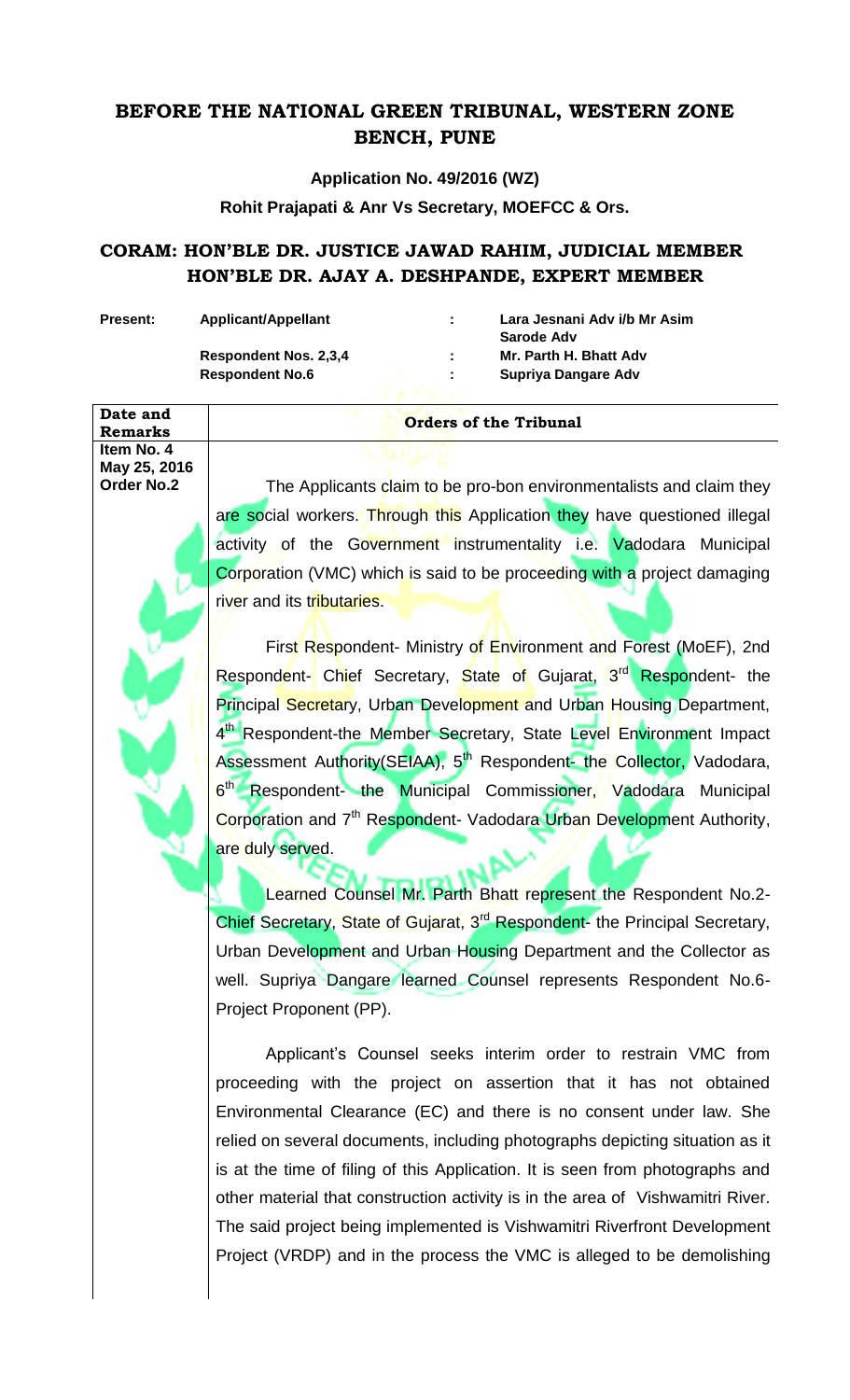**Item No. 4 May 25, 2016 Order No.2** the river and its tributaries. It is carrying on work of demolition, dredging, digging, filling, levelling of the land.

> The Applicant submits on verification they find the PP has no consent, no EC to proceed with the construction.

> Learned Counsel representing Respondent No.6 now disputes that VMC-PP has not obtained the EC. Her contention is it has applied for grant of EC which is in process of consideration by the Expert Appraisal Committee (EAC). She refers to communication dated 16.2.2016 and 17.11.2015 (Annexure-2) which shows the SEAC is examining the project and is likely to issue EC. Learned Counsel for PP therefore, opposes grant of any interim order.

> On perusal of allegations in the Application and submission of PP-Respondent No.6, that they do not have EC *prima facie* establishes that any construction activity especially in an area which is River and Riverbed and also its tributaries is wholly impermissible. We have satisfied there is *prima facie* case made out by the Applicant to restrain any construction activity affecting Vishwamitri River and its tributaries.

> On behalf of State of Gujarat, it is urged that the project of VRDP has two and three parts. Second part is not covered under the provisions of Environmental Laws requiring EC. The PP is proceeding with that part of the project and therefore, it may not be rightly stating that construction activity will not cause damage. Though such submission is made on behalf of Respondent Nos. 1 and 4, on verification we find that the State has appointed SEAC, who is examining the proposal for grant of EC, but no final decision has yet been taken. It is not impugned on record to show that the present construction activity does not require any EC or ECs or consent.

> At this stage, Supriya Dangare representing the PP submits the Tribunal may give her sufficient time to oppose interim relief by written counter. This request is unreasonable for the reason we had already made it clear on the last hearing that we are not granting interim relief till Respondents file their response. Despite that the PP has not filed counter/reply.

> On perusal of records, it is seen the photographs show that the Respondent No.6 is proceeding with construction activity in blatant violation of the Environment (Protection) Act, 1986 and the Notifications issued thereunder particularly Notification in 1994/2006, it has commenced construction activity more than a year ago without obtaining prior EC and